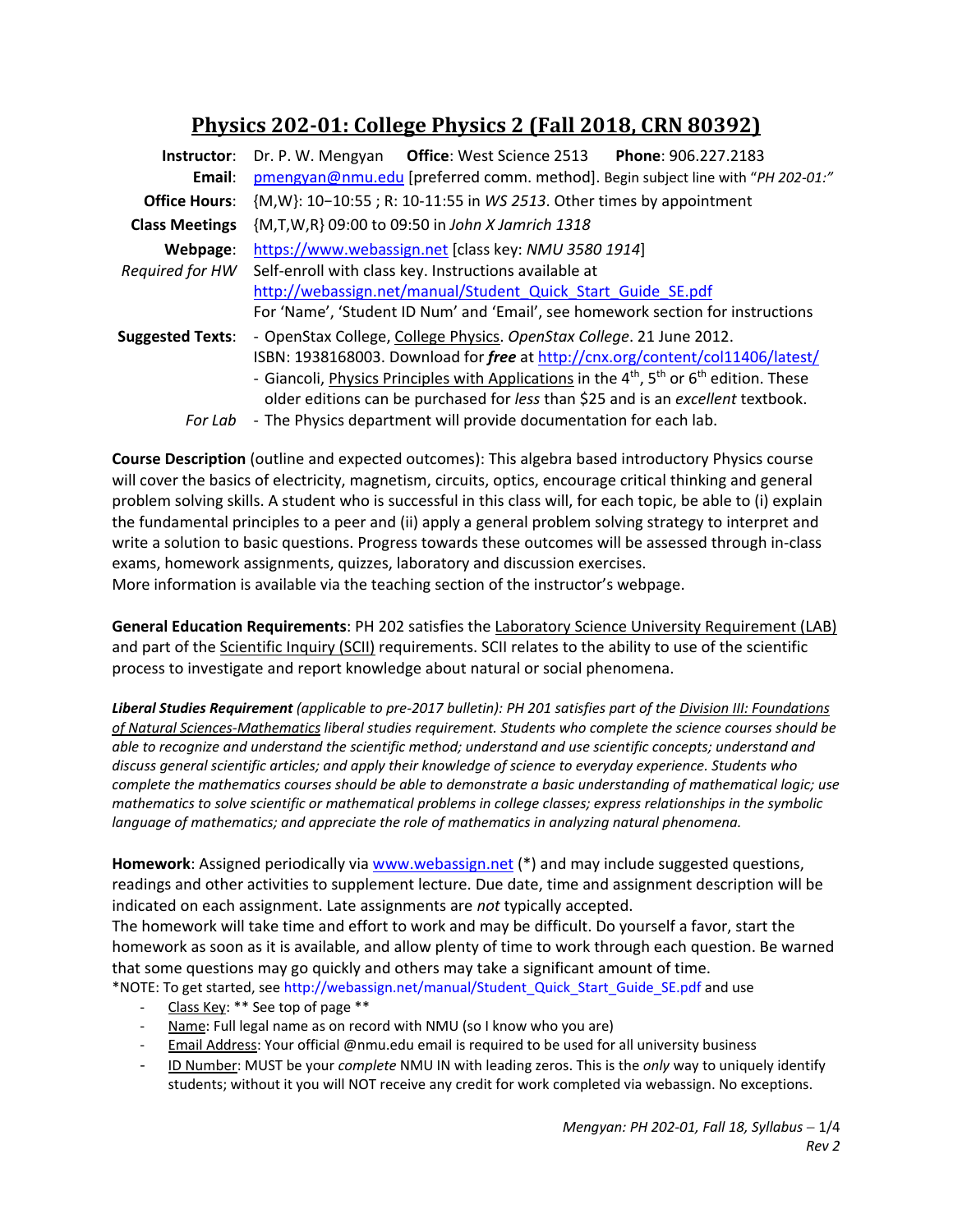**Quizzes**: May be administered during the regularly scheduled class time and may include content from lecture, homework, exams, labs or any other relevant course related information. Please note that quizzes may or may not be announced during lecture and will *never* be announced via email. **Make up quizzes will** *not* **be administered**. These will be designed with a few goals in mind (1) provide students the opportunity to check their understanding of relevant material and receive feedback from the instructor (2) provide the instructor with feedback as to how well students are understanding the material (3) encourage students to continue to stay on top of the material, develop sound study habits, regularly attend class, etc

**Exams**: There will be three (3) scheduled exams during the semester plus a final exam. Each in‐class exam is equally weighted. If the final exam score is higher than the lowest in‐class exam score, the final exam score will replace this lowest in‐class exam score. Exams 1, 2 and 3 will be administered in the normal lecture room and during the normal meeting time. The final exam will be administered in the same room as lecture and at a time pre‐determined by NMU. **Make up exams will not be administered**. If an exam is to be missed due to extenuating circumstances, contact me via email BEFORE the scheduled exam time to see about making the appropriate arrangements.

Use of notes, books or electronic gizmos of any sort will not be permitted on the exams unless otherwise specified by the instructor.

# **TENTATIVE\*\* Exam Schedule**:

| Exam 1: Normal class time     |  | Thu ~20 Sep 2018 CH $18-21^{*}$ /#'s w.r.t. OpenStax)         |
|-------------------------------|--|---------------------------------------------------------------|
| Exam 2: Normal class time     |  | Thu ~18 Oct 2018 CH 22-24 <sup>**</sup> [#'s w.r.t. OpenStax] |
| Exam 3: Normal class time     |  | Thu ~15 Nov 2018 CH 25-27 <sup>**</sup> [#'s w.r.t. OpenStax] |
| Final Exam $08:00$ to $09:50$ |  | Tue 11 Dec 2018 All material covered in class                 |

**\*\***Exam *times* and *content* will be adjusted appropriately to accommodate the course schedule. Deviations from this tentative schedule will be discussed, *in class*, as they become relevant. Exam dates will typically be finalized a minimum of one week before the exam is administered.

The final exam time is predetermined by NMU and will *not* be modified by the instructor.

# **Grades**:

| Lab***, Quizzes, Homework, etc: 30%             | A: ≥ 90%; B: ≥ 80%<br>C: ≥ 70%; D: ≥ 60%<br>F: < 60% |
|-------------------------------------------------|------------------------------------------------------|
| Exams (1, 2, 3, Final, Final; Best 4 of 5): 70% |                                                      |
| Total: 100%                                     |                                                      |

'+' and '−' grades are typically assigned when a grade is within ± ~2.0% of the letter grade cutoff. **\*\*\***Minimum grade of 60% in the laboratory component, in addition to appropriate performance in the rest of the course, is *required* to earn an overall passing grade in this course.

# **Lab:**

Lab is a separate course in which you must be enrolled. A minimum score of 60% is *required* in order to qualify for a passing score in the lecture. To be clear, that means if your score is any less than 60.0%, you will have earned a FAILING grade in your lecture section. The final grade from the laboratory course part of your lecture score and likely to be weighted at ~15%. The laboratory section of this course is designed to provide hands on experience with the topics covered in lecture.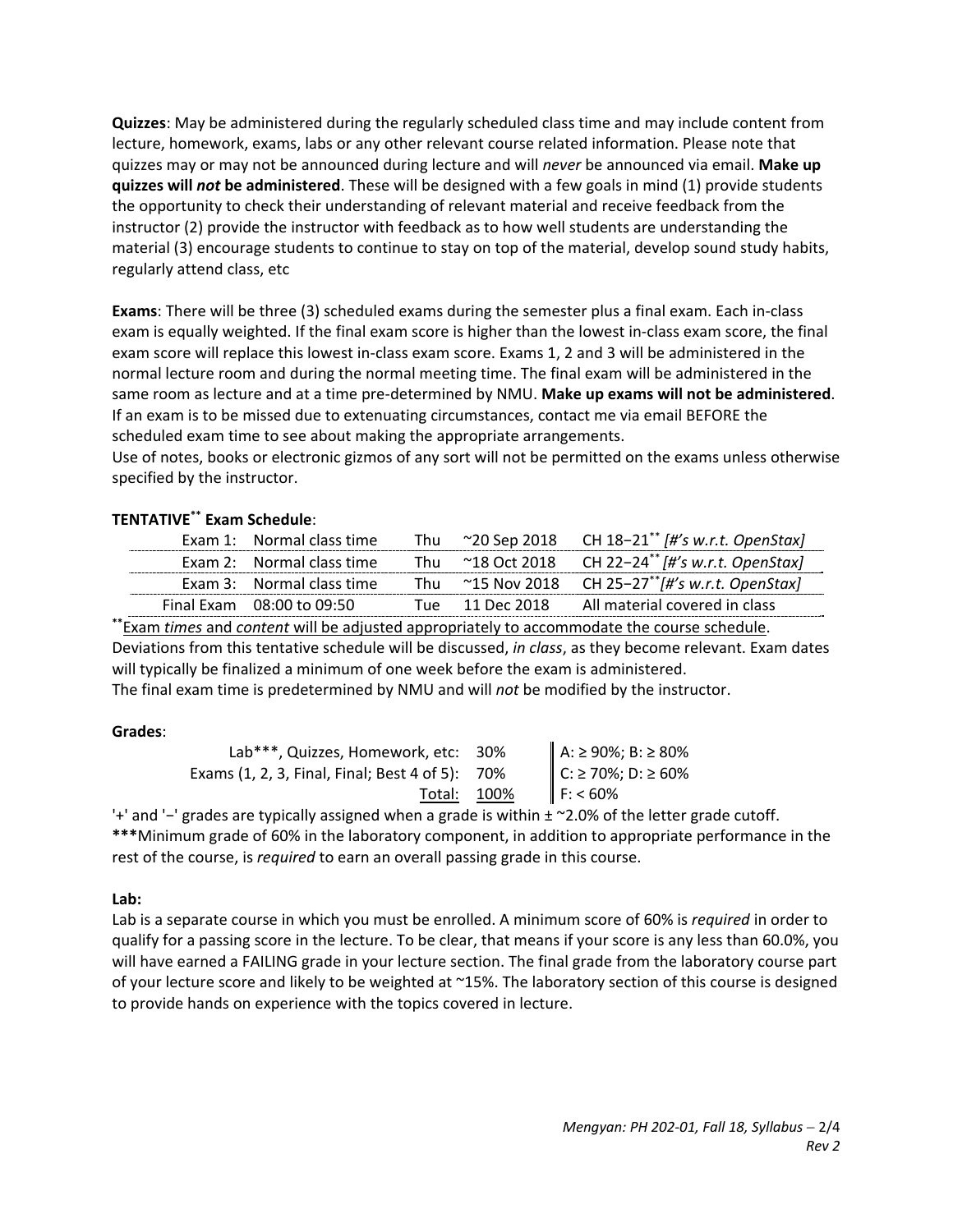# **Important Notes:**

# - **ADA Statement**:

In compliance with the ADA and university policy

*"If you have a need for disability‐related accommodations or services, please inform the Coordinator of Disability Services in the Dean of Students Office at 2101 C. B. Hedgcock Building (227‐1700 or disserv@nmu.edu). Reasonable and effective accommodations and services will be provided to students if requests are made in a timely manner, with appropriate documentation, in accordance with federal, state, and University guidelines."*

## - **Religious Holidays**:

Pursuant to university policy, a student who intends to observe a religious holy day should make that intention known, in writing, to the instructor prior to an absence. A student who is absent from a class, exam or exercise for the observance of a religious holy day shall be allowed to complete an assignment or exam scheduled for that day within a reasonable time around that absence.

- **Academic Integrity**:

Section 2.3.1 of the NMU Student Handbook discusses scholastic dishonesty; all of which will be upheld in all aspects of this course. Academic dishonesty will not be tolerated.

#### - **Appropriate behavior**:

I expect students to behave in a respectful, considerate and courteous fashion in any activity related to this course (e.g. Lecture, lab, discussion, office hours etc). Rude, disrespectful or disruptive behavior will *never* be tolerated.

#### **Final Notes and Suggestions to Succeed**:

- **Course Assistance**: A plethora of options are available to support your success in this course (e.g. Lecture [Dr. Mengyan], lab and discussion via class, office hours, email or special appointment), your textbook, the library, other text books and physics department tutors. Take advantage of the available resources. DO NOT HESTIATE TO ASK QUESTIONS AS THEY ARISE!
- Preparation is the key!
	- o Read your book material before AND after we cover it in class
	- o Take good notes during lecture
	- o Study your notes
	- o Take advantage of available resources (e.g. *actually* attend class, read the book)
	- o If something is unclear during lecture or your own studying, ASK ABOUT IT!
- Homework and supplemental work:
	- o Work each question using the problem solving process. Getting the 'correct' numerical answer is *meaningless* if you do not understand the process used to arrive there.
	- o Start your homework assignments as early as possible
	- $\circ$  Read the homework questions when they are available before the related material is presented in class; familiarity with the questions will help you associate the relevant concepts as they are introduced in lecture, lab and while you read the material
	- o Give yourself plenty of time to complete the assignments as you will likely need to think carefully about the questions, review the relevant sections of the text or your notes and then work towards a solution
	- o Use a dedicated notebook to *fully* work out homework and supplemental questions
- Studying for any exam should be an ongoing exercise. Structured reviews of material built into your schedule promotes better long‐term retention and higher understanding of the material
- I cannot stress enough: ASK QUESTIONS WHEN YOU HAVE THEM!